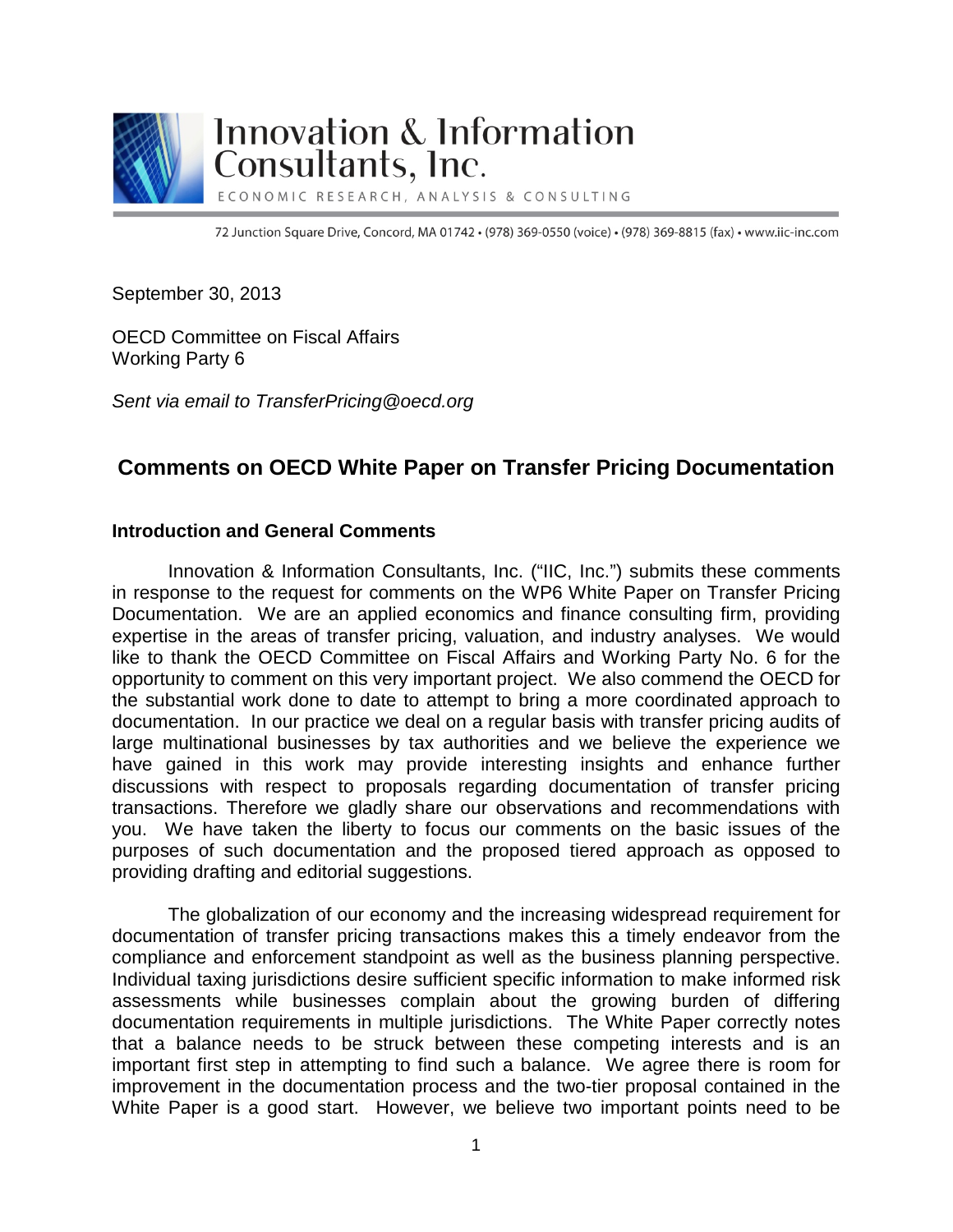made regarding the two-tier proposal. First the proposal must be viewed purely as meeting the *initial* documentation requirements of any tax authority that will be used to perform risk assessments and judgments regarding materiality. These requirements should not be viewed as the entirety of what a taxpayer will have to provide in terms of documentation during the course of an audit. Second we believe it will be important for as many members of the transfer pricing community to adopt such standards if and when they are promulgated if the benefits of such an approach are to be realized.

Before we discuss specific sections of the White Paper, we offer a few observations of our own, based on our experience in assisting taxing authorities and business in the review and provision of transfer pricing documentation. We agree that currently there is substantial variation in the documentation requirements from country to country. The need for some degree of standardization is certainly important and even if done only at the initial stage of the transfer pricing review process would undoubtedly be of great benefit to MNEs. However, we believe it important to strike the right balance and this can not necessarily be done with a fully standardized approach. For example, the White Paper focuses on comments from the business community that updating comparable searches every year and using local comparables is overly burdensome, $1$  yet differences in legal requirements as well as changing economic conditions often render this mandatory if one is to observe a true arm's length result. We have observed both regional and country by country differences in economic conditions such that the use of local or regional comparables must be required.

The White Paper also notes correctly in paragraph 55 the shortcomings of documentation that is often "canned," representing a cut and paste of prior studies or those done for other jurisdictions without careful analysis of specific facts and circumstances within a given jurisdiction. This is clearly a significant risk of moving to a standardized approach to documentation and we are concerned that the two-tier approach recommended in the White Paper will exacerbate the trend. Whatever rules may be adopted regarding documentation, exceptions must exist where a detailed analysis is required. In addition specific, concrete enforcement and associated penalties must be elaborated with any documentation rules.

Another important point is that transfer pricing documentation requirements must be viewed not as the "end of the road," but rather a starting point by which tax administrations can perform an informed risk assessment and decide whether to engage in a detailed audit or examination of a specific issue or transaction. We would suggest that this may mean that initial documentation rules should be more streamlined, but should also provide guidance in terms of what additional documentation may be required once a taxing authority deems an issue worthy of a more detailed investigation. The White Paper seems to recognize this,<sup>[2](#page-1-1)</sup> but its proposals do not. Here we agree with the view of business that materiality standards should be put into place as means by which all parties can prioritize various issues and focus on those that all parties

<span id="page-1-1"></span><span id="page-1-0"></span><sup>&</sup>lt;sup>1</sup> See paragraph 40 of the White Paper.<br><sup>2</sup> See paragraphs 64-66 of the White Paper.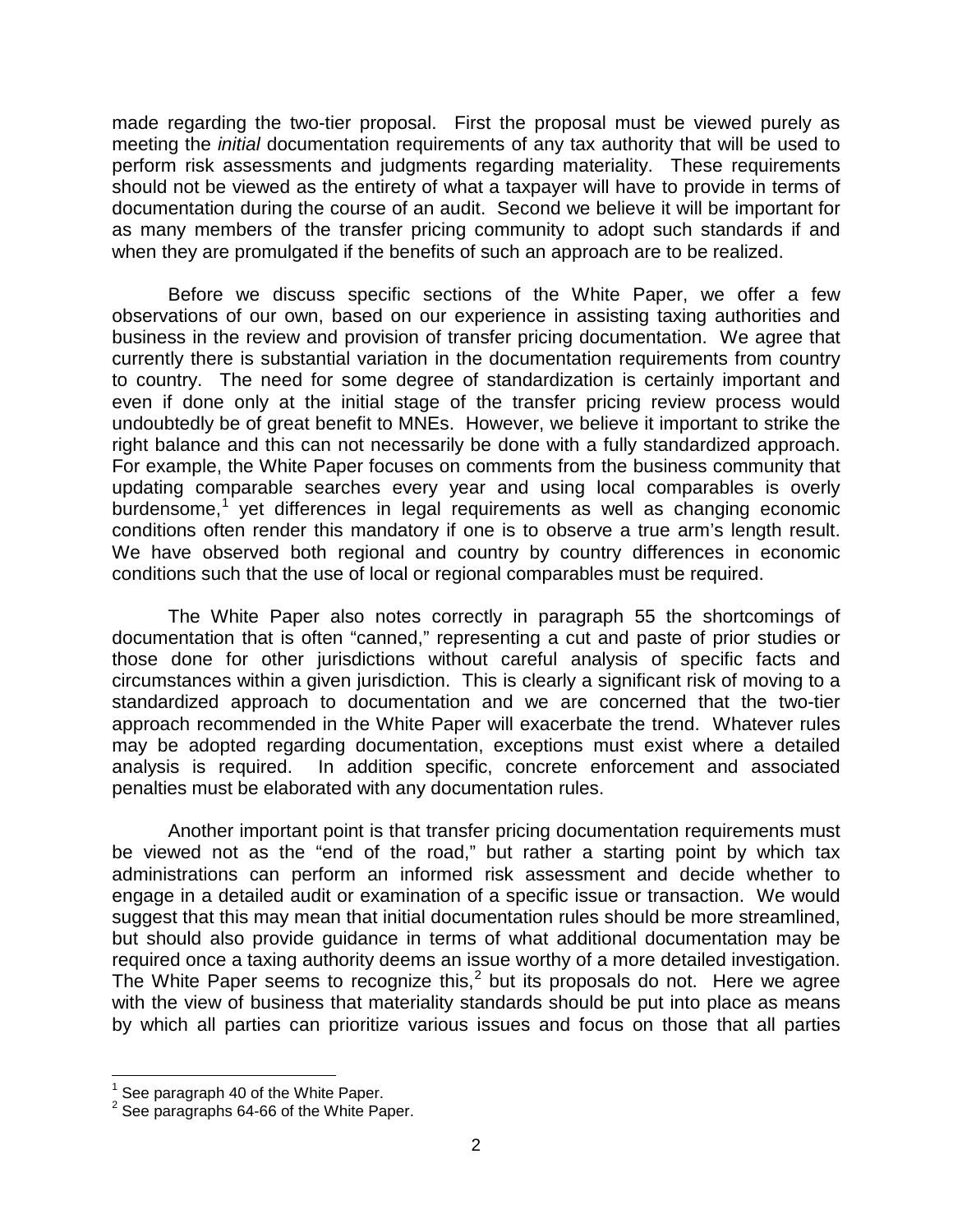agree would have a major impact. From our experience, the earlier in an audit such judgments can be made, the more focused, timely and effective the audit will be.

Coupled with this is the fact that tax authorities and taxpayers have competing incentives and interests which often leads to conflict, distrust, and disagreements. This obviously transcends the documentation requirements, but it is with the initial documentation filings that such tension often first appears. Taxpayers must understand their risks of compliance at the time they file their return just as tax authorities must objectively conduct a risk assessment based on the documentation provided to it by the taxpayer. This is a key point – the taxpayer is largely, if not exclusively, in control of the data and information by which the tax authority must make an assessment of whether the taxpayer is in compliance.<sup>[3](#page-2-0)</sup> If the taxpayer is unable to provide sufficient, unbiased information as part of its initial documentation filing, then the tax authority will naturally believe that the taxpayer may not be in compliance and is often tempted to go on a "fishing expedition" which in the end generally serves no valid purpose other than to waste resources. As noted below it is critical that the documentation rules must deal with this issue through enforcement and penalties.

#### **Specific Comments**

#### **Current Documentation Environment (Section II)**

We agree with the general conclusions reached in the White Paper regarding the current documentation environment. It varies considerably from country to country and often there is a lack of "big picture" view of the MNE's global operations which would be helpful in putting the local country's transactions into perspective. We agree that there must be flexibility in any attempt to standardize documentation requirements. In our view, two key factors should guide the attempt to balance standardization and simplification with the need for accurate, reliable information regarding the arm's length nature of a given transaction. These factors are risk assessment and materiality. Both tax authorities and taxpayers perform risk assessments – sharing of this information up front would help streamline the initial process by identifying those transactions that are most likely to raise compliance issues.<sup>[4](#page-2-1)</sup>

Greater focus and identification of the materiality standards as part of the documentation requirements would also enhance the assessment of risk and streamline the initial documentation demands.<sup>[5](#page-2-2)</sup> It is our experience that in most major audits, the ultimate decision as to whether to proceed with a claim is largely based on the potential size of that claim, but that decision is often not made until long after the audit was initiated. Imposing materiality standards early on as part of the documentation

<span id="page-2-0"></span> $3$  See paragraph 58.

<span id="page-2-1"></span><sup>&</sup>lt;sup>4</sup> As the White Paper points out some jurisdictions have implemented systems to permit such sharing of information; greater standardization of such an approach and sharing of information between taxpayers and tax authorities as well as among tax authorities would help. See paragraph 49 of the White Paper.

<span id="page-2-2"></span><sup>&</sup>lt;sup>5</sup> For example, paragraph 70 bullet one discusses "material cross border transactions" but no guidance is given as to what might be considered "material." Obviously it will be different for different jurisdictions, but the documentation rules must provide guidance in this area.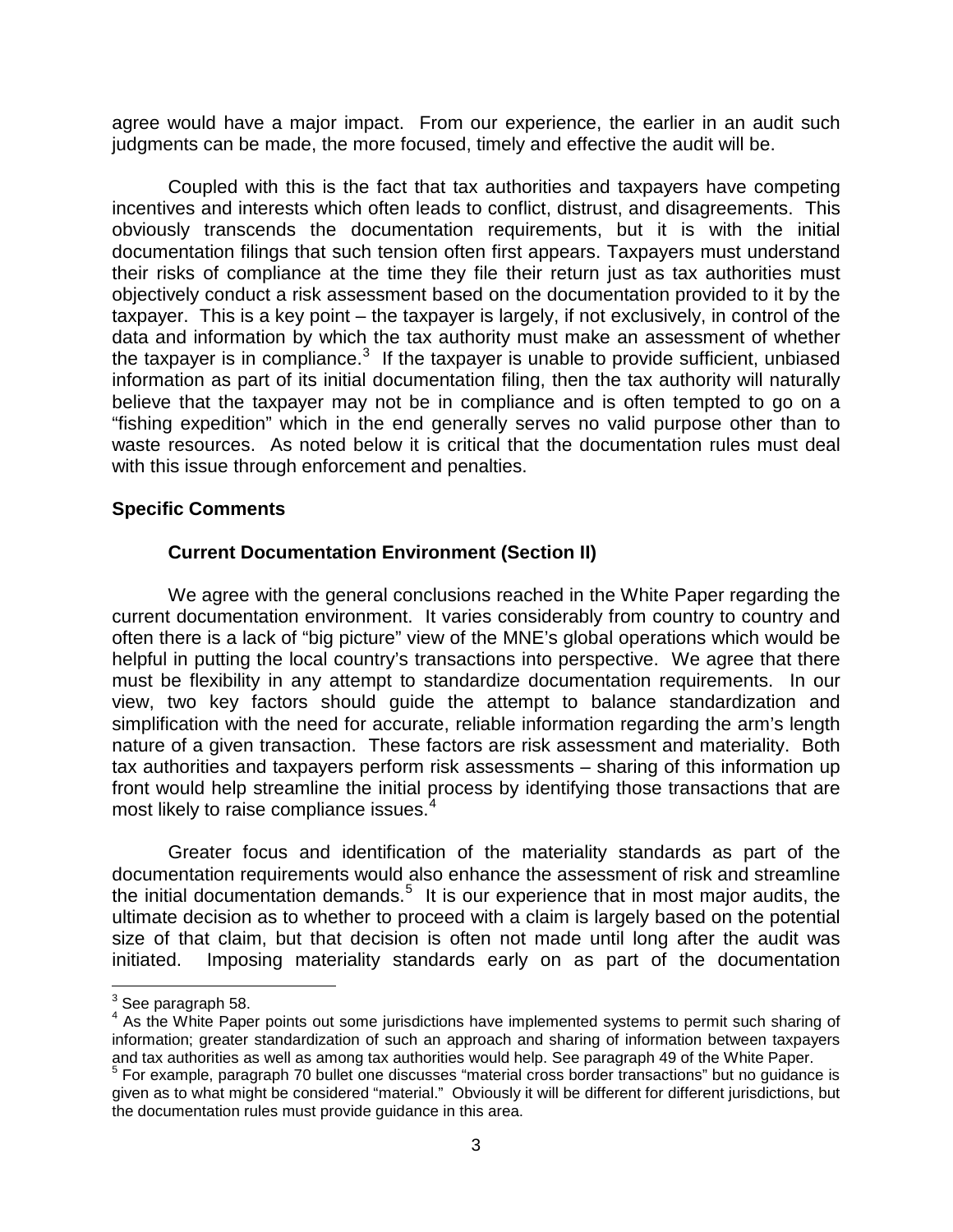requirements would help eliminate certain "marginal" issues from an expected value perspective while permitting greater focus and resources on those issues that are most likely to move forward and have a significant tax impact.<sup>[6](#page-3-0)</sup>

### **Purposes of Documentation (Section III)**

The White Paper identifies three reasons for requiring transfer pricing documentation (risk assessment; compliance with arm's length principle; information required for a complete audit). We would argue that these three "reasons" are not separate or different as the White Paper states;<sup>[7](#page-3-1)</sup> rather each reason is part of the same objective but merely reflect different stages of the overall process of determining whether a taxpayer is in compliance with the arm's length principle. For example, documentation requirements to meet the risk assessment objective should be viewed as part of the initial documentation requirements. As noted above, if sufficient documentation can be provided early in the audit review, then appropriate risk assessments and materiality reviews may be performed early in the process. The other "reasons" for documentation requirements merely extend through the review process in terms of ensuring that the taxpayer's transactions meet the arm's length principle and that as the audit moves from initial review to completion, the information provided is sufficient to allow the tax authority to perform its audit. The goal remains the same from risk assessment through the completion of the audit – the tax authority must have sufficient information to determine whether the taxpayer is in compliance with the arm's length principle.

We agree with the principles elaborated in paragraphs 58 through 62. The taxpayer has the upper hand in terms of its control of the relevant information and it must be forthcoming in providing such. Our experience is that taxpayers may stonewall and fail to provide critical information until late in the process. Rules should be in place and enforced regarding timing of responses to documentation requests, particularly where a risk assessment and materiality review suggest a particular transaction may not be in compliance with the arm's length principal. It is also important to recognize that even if standardized documentation requirements are adopted, there will be situations where additional information must be provided. Finally the point raised in paragraph 62 regarding differences in the burden of proof from jurisdiction to jurisdiction implies that there should be different rules regarding documentation, although initial documentation rules may be applied in a uniform manner, recognizing that some jurisdictions may require additional information.

The White Paper recognizes the staged information needs of the audit process in paragraph 65. We would suggest greater emphasis be placed on this staged process in evaluating the nature and extent of documentation requirements through the audit process. It is important in our view to recognize the need for information to meet risk assessment and materiality objectives at an early stage of the process, and once

<span id="page-3-0"></span> $6$  The exception of course is where the issue itself may be of great concern to the taxing authority, but presumably part of that concerns stems from the magnitude of tax dollars at stake for certain taxpayers.

<span id="page-3-1"></span>See paragraph 63.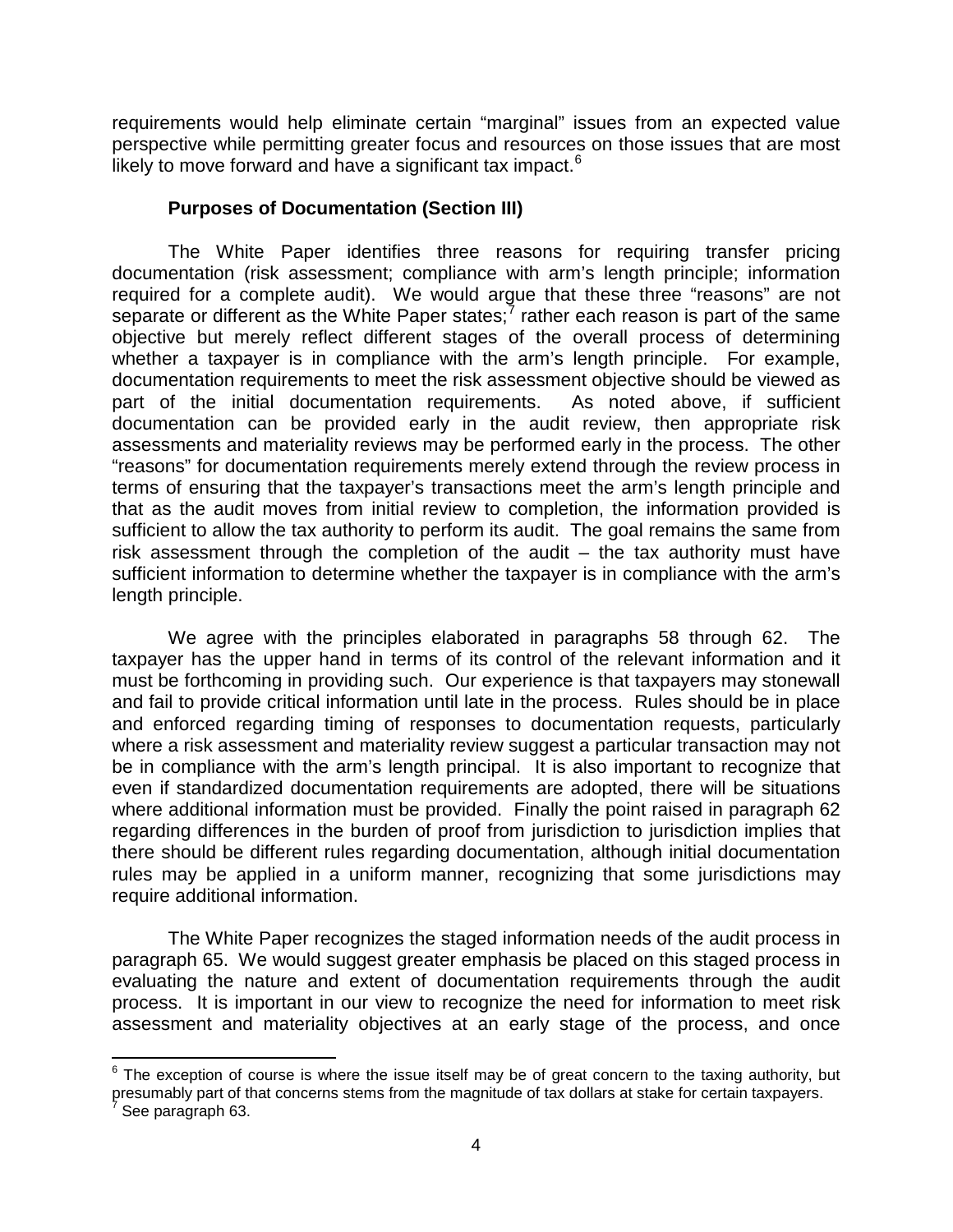specific transactions are identified for further analysis, the taxpayer must understand that additional relevant information will be required to permit a full analysis of the taxpayer's compliance.

#### **Two-Tiered Approach (Section IV)**

The White Paper recommends a two-tiered approach to initial transfer price documentation requirements based on the EU's Guidance on Transfer Pricing Documentation issued in 2006. As noted above we agree with this approach in general terms as long as it is made clear that it reflects only an initial approach to documentation requirements sufficient for the tax authority to assess areas of transfer pricing risk and determine materiality related to specific transactions.

At paragraph 70, second bullet, the use of the term "recent" is vague. The final recommendations should clarify how many years it would consider to be recent – or alternatively, is this a case by case basis? The third bullet relates in part to intangibles and we understand that WP6 continues to investigate issues related to intangibles. One issue centers on the appropriate definition of what constitutes an intangible. With respect to this bullet and later discussions of intangibles, we believe the OECD should explicitly recognize that WP6 is engaged in refinement of transfer pricing issues related to intangibles and that there is an overlap between the intangibles work WP6 is currently doing with the definition and classification of intangibles in this document. Along these lines, the OECD should clarify the definition of "important intangibles" – i.e., are these intangibles that are used in ongoing operations to facilitate cross border transactions, etc.

At paragraph 72 the White Paper notes that management accounts, consolidating income statements and balance sheets and/or tax returns would provide a general sense as to how global income is allocated and where pressure points may exist in transfer pricing and this would enable one to perform a risk assessment. Based on our experience, we do not believe that this type of extremely high level information will permit one to perform an accurate risk assessment. The example given of a review of allocation of income relative to assets or employment is also not terribly useful, particularly when it comes to an analysis of intangible assets, business restructuring or levels of debt. Management reports and tax returns frequently contain conflicting data which often require substantial reconciliation necessitating more, not less information.

In addition to demonstrating the "robust comparability analysis" described in paragraph 73, we believe this paragraph should also include the need for the MNE to justify its selection of its transfer pricing methodology and why such methodology is superior to others.

We appreciate increasing the flexibility allowed in reporting information in a master file as discussed in paragraph 76. However, there is ambiguity in whether the MNE or the tax authority is the appropriate party that determines whether information is provided on a company-wide or business line basis. The last sentence seems to imply that the tax authority will have input into what is most relevant and be able to request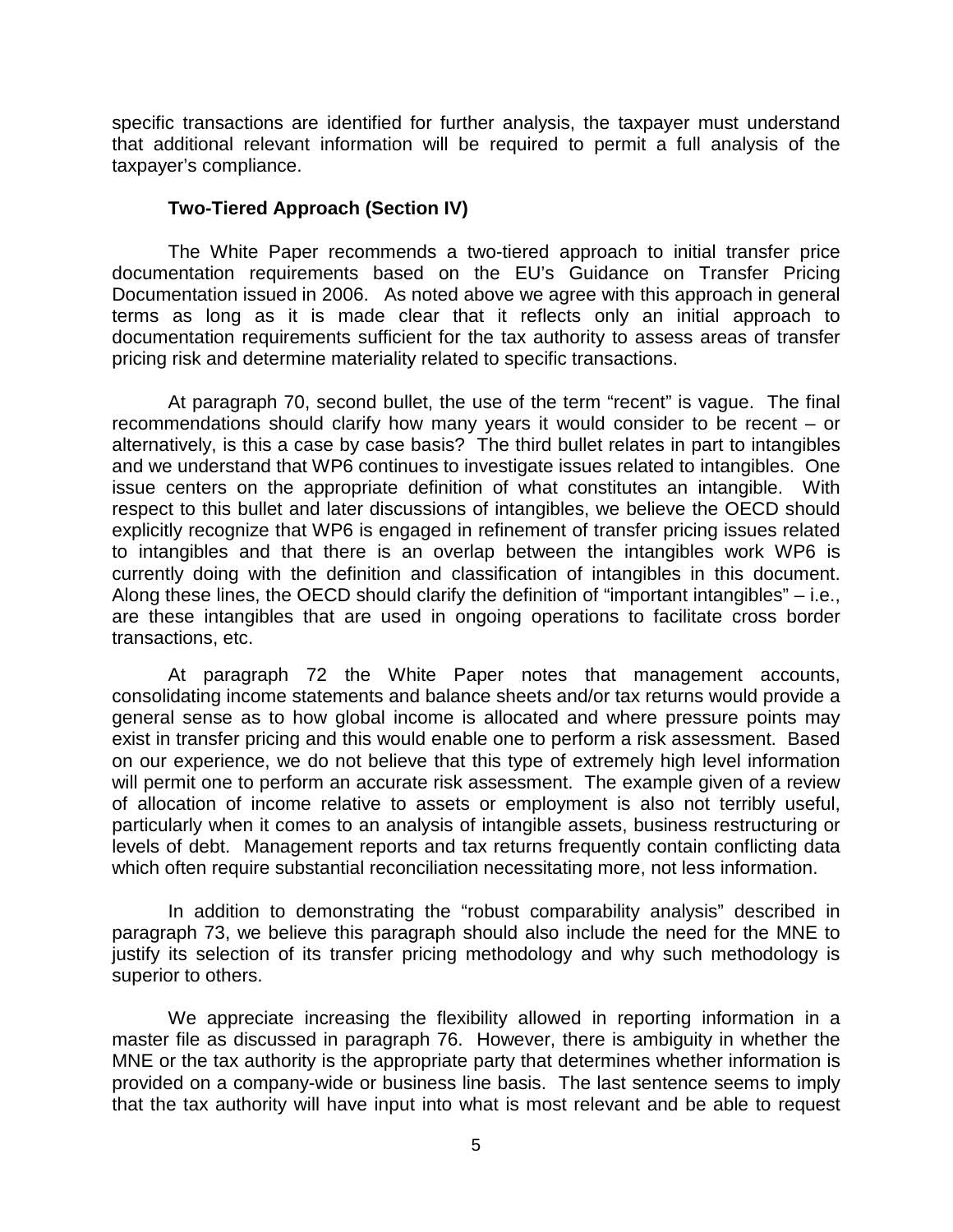the type of master file it finds to be most useful. We believe that the company should be allowed to choose the method that is most appropriate, as long as it provides sufficient information to assist the taxing authorities in performing a transfer price risk assessment.

We also agree that translation is important and in fact it is often most important when documentation is requested from a country other than the country in which an audit is being performed and the native languages are different. Documentation rules should require provision of all documents in the requested country's language. Finally as evidenced by our comments above, we agree with the White Paper regarding the comments on materiality standards.

The coordinated approach contained in the White Paper in paragraphs 78 through 83 and Tables 1 and 2 provides a good starting point. As described in Tables 1 and 2 however, we do not believe that it meets all of the goals stated in paragraph 79. We believe it should accomplish the initial stage of the audit process, namely that of risk and materiality assessment. It will not, however, be sufficient to provide all of the information required for the tax authority to determine whether a transaction complies with the arm's length principle or to make a final decision on whether to issue a deficiency notice. This is especially true for large or complex controlled transactions. In our experience, for example, the functional analysis that is typically provided by a taxpayer does not contain the level of detail required to evaluate the transaction. Often the financial and operational data are incomplete or cannot be verified.

In addition paragraph 83, bullet 3 refers to the creation of proper incentives for compliance with the documentation requirements, but fails to propose any recommendations regarding enforcement mechanisms or penalties. We strongly urge the CFA to consider coordinating enforcement and penalties as a means to encourage compliance with any standardized documentation requirements.

If the objective of the two-tier documentation is to provide tax authorities with sufficient data to make an informed risk assessment and materiality assessment, then we agree with the approach as outlined. However, without considerably more information and data, one cannot expect the latter stages of the audit process will be accomplished in a reliable manner. Thus if the approach is to focus on the two-tiered approach and the type of data listed in Tables 1 and 2 we would strongly recommend that the requirements be made clear that this information is to be used solely as a basis for risk assessment and materiality review.

Specific comments on Tables 1 and 2 follow:

Table 1 - Masterfile:

• the management structure and key personnel location should also include descriptions of the key personnel by name and occupation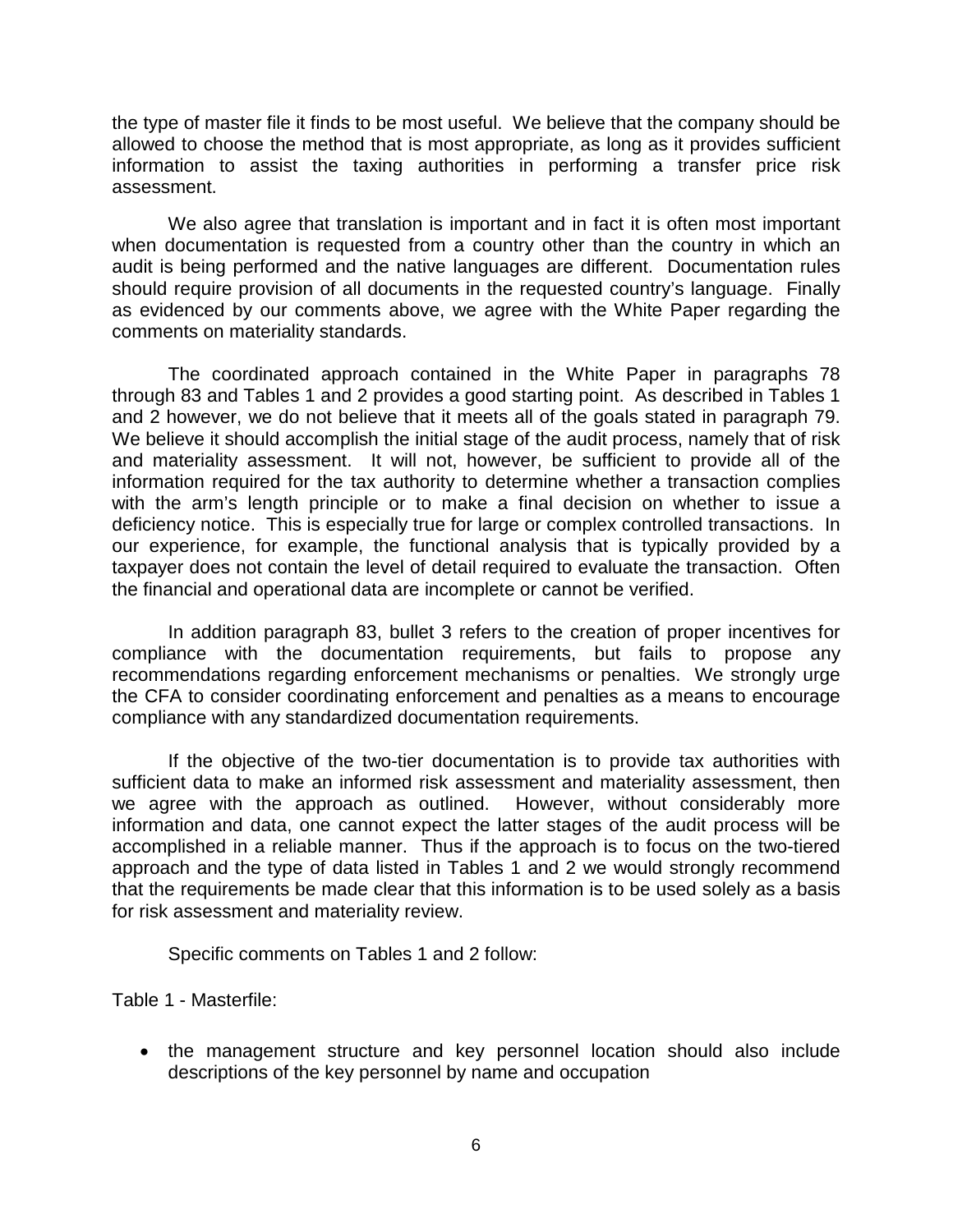- the organization chart should focus not on legal ownership and legal entities but on functional or operational reporting or the both should be provided
- Description: We believe the OECD should also include a request for transaction flows involving payments between intercompany affiliates. Furthermore, we recommend that the OECD clarify the definition of "entities" and "groups" in the sixth bullet point under the "General written description…" heading. There should be clarity with respect to how the MNE is classifying entities (e.g., clearly distinguishing the potential differences between the legal structure and the functional structure).
- MNE's intangibles, the first bullet should include who makes decisions regarding the intangibles and who manages the operations from an operational standpoint
- MNE's intangibles: The paper should clarify what constitutes "material intangibles" in this section, as well as "important related party agreements related to intangibles." Specifically, guidelines or examples should define what intangibles are material and what agreements are important. Furthermore, we recommend including language sufficient to recognize the fact that some agreements may have been amended several times over the course of many years, and to the extent the agreements are "important," the MNE's provide a full history of these agreements.
- MNE's intangibles, bullet 2: this should include the justification of why and to what degree specific companies are entitled to returns from relevant intangibles
- MNE's financial and tax positions: The OECD has put in a placeholder "(x)" for the number of years of consolidated accounts. The OECD should clarify what parameters define the period of time taxing authorities need consolidated account records. Compilation and retention policies may differ significantly across different MNEs and we recognize the need for flexibility, however, we believe the OECD should clarify whether any minimum period of consolidated account records is required. With respect to the number of employees, we believe the OECD should request provision of these employees by both legal and functional in-country entity, to the extent a difference exists between legal entity and functional entity.
- MNE's financial and tax positions, bullet 2: we would recommend attaching copies of the APA's as an attachment
- MNE's financial and tax positions, bullet 5: this schedule should also segment the employees by operating function.